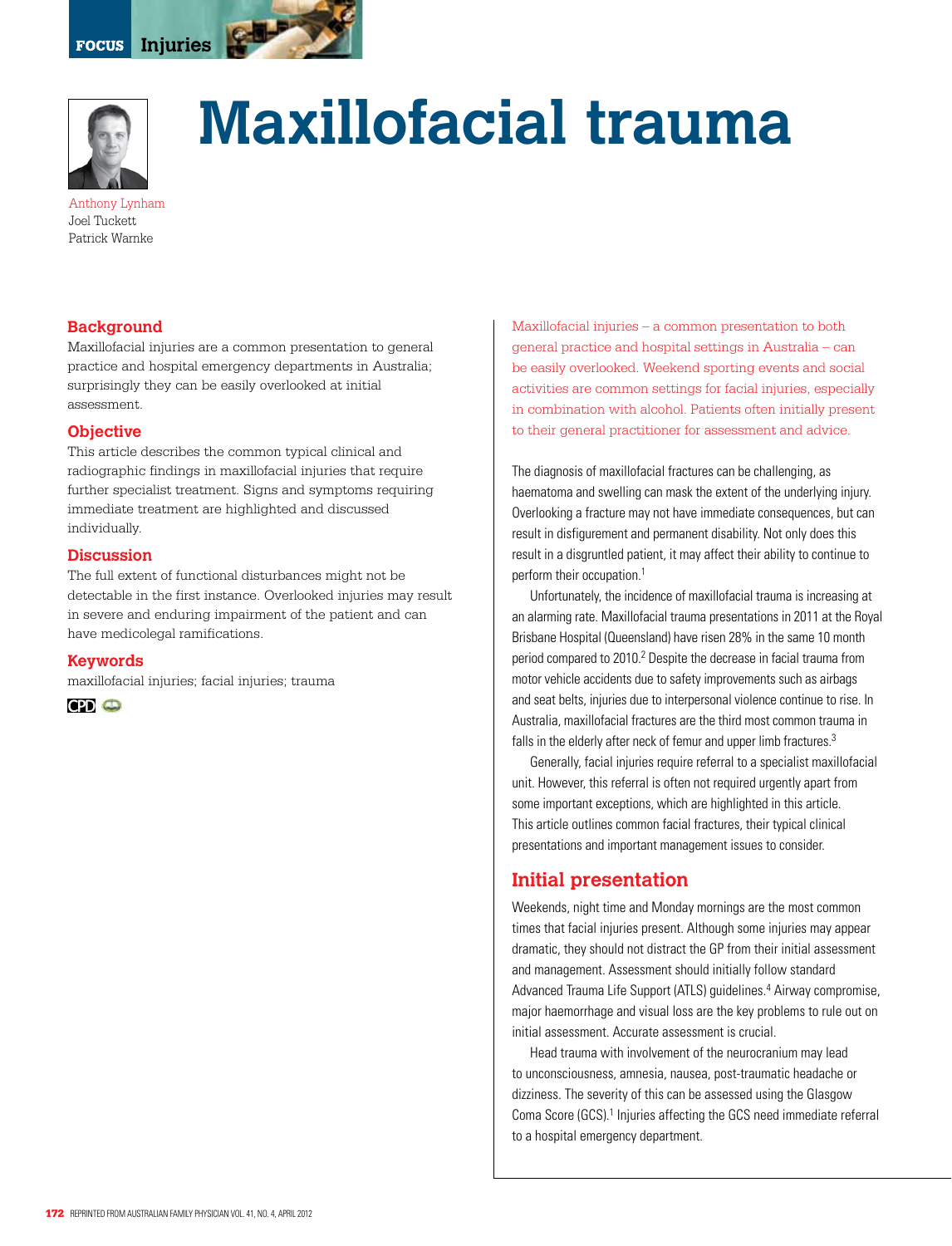

# **Soft tissue injuries**

Disruption to the soft tissues of the face can be disfiguring and may significantly damage underlying anatomical structures. The lacrimal ducts, parotid ducts, main vascular architecture and nerves, especially the facial nerves should all be assessed for potential damage. Foreign bodies and debris should be removed with lavage, avoiding excessive debridement if possible.

The face has an excellent vascular supply. Although this can be problematic with regards to acute haemorrhage, it contributes to optimum wound healing. Optimum results are obtained with precise primary repair. However, if bleeding is difficult to control or in large wounds, the combination of immediate approximation from well positioned sutures with early referral for wound revision is appropriate.

# **Nasal fractures**

Nasal fractures are the most common facial fracture accounting for up to 58.6% of all facial fractures.<sup>5</sup> The main cause is interpersonal violence. Oedema may mask deformation of nasal bones. Therefore, manual assessment and palpation of the nasal base is mandatory, although this is often painful. Nonreduced nasal fractures typically lead to a flat or curved base with remaining disfigurement for the patient ('rugby nose').

# **Clinical assessment**

The nasal bones should be assessed for asymmetry and mobility. Assessment of the pharynx is necessary to ensure there is no posterior nasal bleeding. Beware patients on anticoagulant therapy. A nasal speculum can help localise haemorrhage or haematoma, especially adjacent to the nasal septum.<sup>4</sup> Septal haematoma may strip the septal cartilage of blood supply and progress to abscess formation or later cartilage necrosis, resulting in significant nasal deformity and septal perforation. An overlooked septal haematoma may critically disfigure the patient and it should always be ruled out.

Epistaxis can be alarming, but is usually controlled with the following conservative measures:

- pinching the nasal ala against the septum
- • topical vasoconstrictors (nasal decongestant)
- $\bullet$  chemical cautery with silver nitrate.<sup>6</sup>

If these measures fail, an epistaxis tampon is the next step.

# **Imaging**

Clinical examination is usually sufficient and plain X-rays are generally of little benefit. If the nasal fracture appears to be part of a wider fracture pattern, including the frontal bone or maxilla, a computed tomography (CT) scan of the facial bones is advised.

#### **Management**

Nasal fractures usually require referral to a maxillofacial or an ear, nose and throat (ENT) unit. However, they can generally be left 5–7 days to allow the oedema to resolve, facilitating precise operative intervention. In the acute setting, an attempt can be made to grossly reduce the fracture within 4 hours of the incident.7

# **Mandibular fractures**

Mandibular disruptions are commonly encountered. Because, unlike the rest of the facial skeleton, the mandible is a mobile bone, these injuries are very painful. Mandibular fractures are generally easy to diagnose. Patients usually report malocclusion and pain over the fracture site.

The mandible will usually fracture in two places. This is usually the site of direct impact and a fracture in an area opposite this site. This second fracture commonly involves the mandibular condyle or mandibular angle on the contralateral side (indirect fracture).<sup>1</sup> If the impact hits the middle of the mandible (symphysis), additional indirect fractures of both condyles are common.

The mandibular condyles must be carefully assessed when a patient presents with a blow or laceration to the chin. Have a high index of suspicion of condylar fractures in children who have fallen, as these injuries are often missed and can result in lifelong pain and disability. Because of pain and discomfort mandibular fractures should be referred within 24 hours.

## **Clinical assessment**

The initial oral inspection should include locating missing teeth, obvious fracture sites and any intra-oral laceration. The lower dental arch should be evaluated to ensure it remains intact. As with maxillary fractures, all missing teeth should be accounted for which may require radiographic evaluation of the chest. Complete disruption of the mandible and the subsequent loss of dental alignment can mimic a missing tooth.

Post-traumatic malocclusion is often reported by the patient and should generally be visible by intra-oral inspection. Test occlusion by asking the patient to close their mouth to identify any malalignment of the teeth. A step in the occlusal plane with a ruptured gingiva at the site (*Figure 1*) or a sublingual haematoma (*Figure 2*) are strong indicators of mandibular fracture.8

A new malocclusion, either on a single side or anteriorly, is associated with a condylar fracture. Bimanual assessment of a suspected mandibular fracture is undertaken by grasping the mandible either side of a suspected fracture site and carefully testing mobility. Pressing on both mandibular angles extra-orally and bending the midsection of the jaw may also cause pain at the fracture site.<sup>1</sup>

The mandibular nerve, as it courses through the mandibular angle or body, is often involved with the fracture. This will display itself as a parathesia or anaesthesia of the lower lip and chin on the ipsilateral side.

# **Imaging**

Plain radiographs are first line: an orthopantomogram (OPG) and PA mandible radiograph. Computed tomography can be used if clinical signs suggest a fracture but plain X-ray appears normal.<sup>9</sup> Computed tomography is not required in the majority of cases. Additional condyle fractures should be always suspected if a fracture of the mandibular body is present.

Visualised or self reported malocclusion is the key to diagnosis.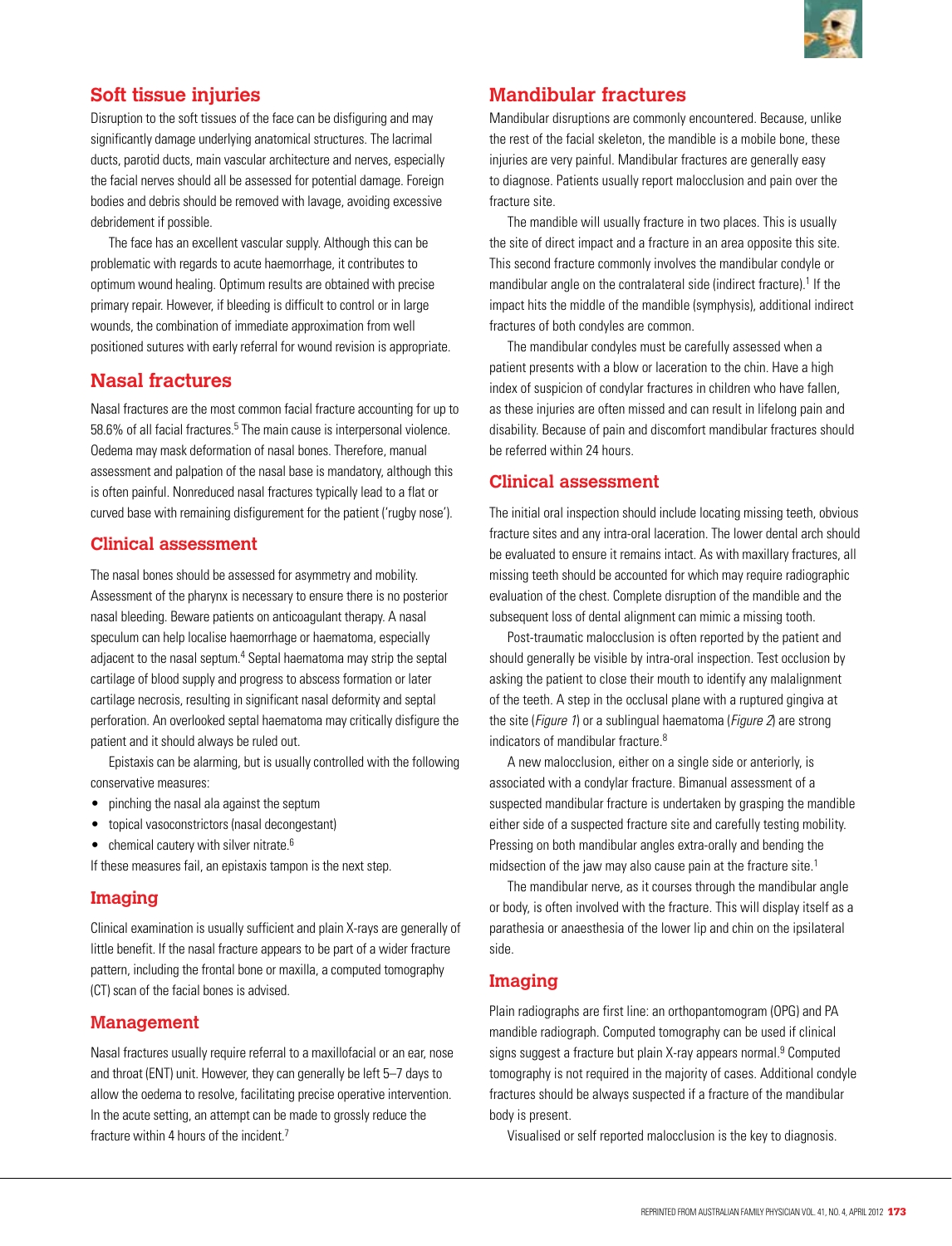



Figure 1. A step in the occlusal plane and ruptured gingival (arrow) associated with a mandibular fracture



Figure 2. A sublingual haematoma (arrow) can be an indicator of a mandibular fracture

Mental nerve paraesthesia is often associated with displaced fractures. A child presenting with a laceration to the chin point and pain over the preauricular area should always be suspected as having a condylar fracture, an OPG and PA mandible radiographs are mandatory.

#### **Management**

Stabilisation of the fracture is important to minimise pain and discomfort. A soft cervical collar is recommended for stabilisation, not the traditional barrel bandage. Treatment should ideally be performed in the first 24 hours to avoid infection of the fracture site. Abscess and severe osteomyelitis are not uncommon in overlooked, untreated mandibular fractures. Prophylactic antibiotics are recommended if treatment is delayed. Penicillin, or alternatively clindamycin, are appropriate because of the disruption of the mucosa with direct communication to the underlying fracture area.<sup>10</sup>

#### **Definitive treatment**

It is beyond the scope of this article to discuss the intricacies of definitive surgical treatment. However, it is important to dispel community perception that management will involve 'their jaws being wired shut'. Interdental wiring is now rare with few specific indications. The vast majority of these fractures are treated with open reduction and internal fixation with titanium miniplates (*Figure*) 3). Endoscopic access surgery is increasingly popular with Australian maxillofacial surgeons, especially in mandibular condyle fractures. Condylar fractures in children are often treated conservatively with a soft diet and careful monitoring and exercises during the healing period.

# **Orbitozygomatic fractures**

To understand the characteristic patterns of midfacial and orbitozygomatic fractures the relevant anatomy of the facial skeleton is important as typical lines of weakness are present.

The orbit is an integral part of the zygomatic complex. The vast majority of zygomatic fractures involve the orbit, apart from the isolated zygomatic arch fracture (*Figure 4*).

The initial assessment of these injuries must include an eye examination. At a minimum this examination should include visual acuity, pupillary light reflexes and ocular movements.

Any acute decrease in visual acuity should immediately be referred to an ophthalmologist or maxillofacial surgeon. The underlying cause could be a retrobulbar haemorrhage, which requires urgent treatment to avoid permanent blindness.

# **Clinical investigation**

Common findings in the assessment of orbitozygomatic injuries include:

- palpable step at the infraorbital margin or the lateral brow area. This may coincide with the zygomatic-frontal suture
- infraorbital nerve paraesthesia. A weakness in the facial skeleton occurs where this nerve courses through the infraorbital foramen. The paraesthesia involves the ipsilateral cheek, lateral surface of nose, ipsilateral lip, upper incisor teeth and associated gingival tissue
- depression of the malar eminence (cheekbone.) A zygomatic complex fracture is normally impacted into the facial skeleton (Figure 5). This is assessed by standing behind the patient, placing one index finger on each malar eminence and comparing for symmetry. The affected side is usually more depressed
- diplopia is common due to orbital involvement. Impaired upward



Figure 3. Multiple titanium miniplates in situ postopen reduction and internal fixation surgery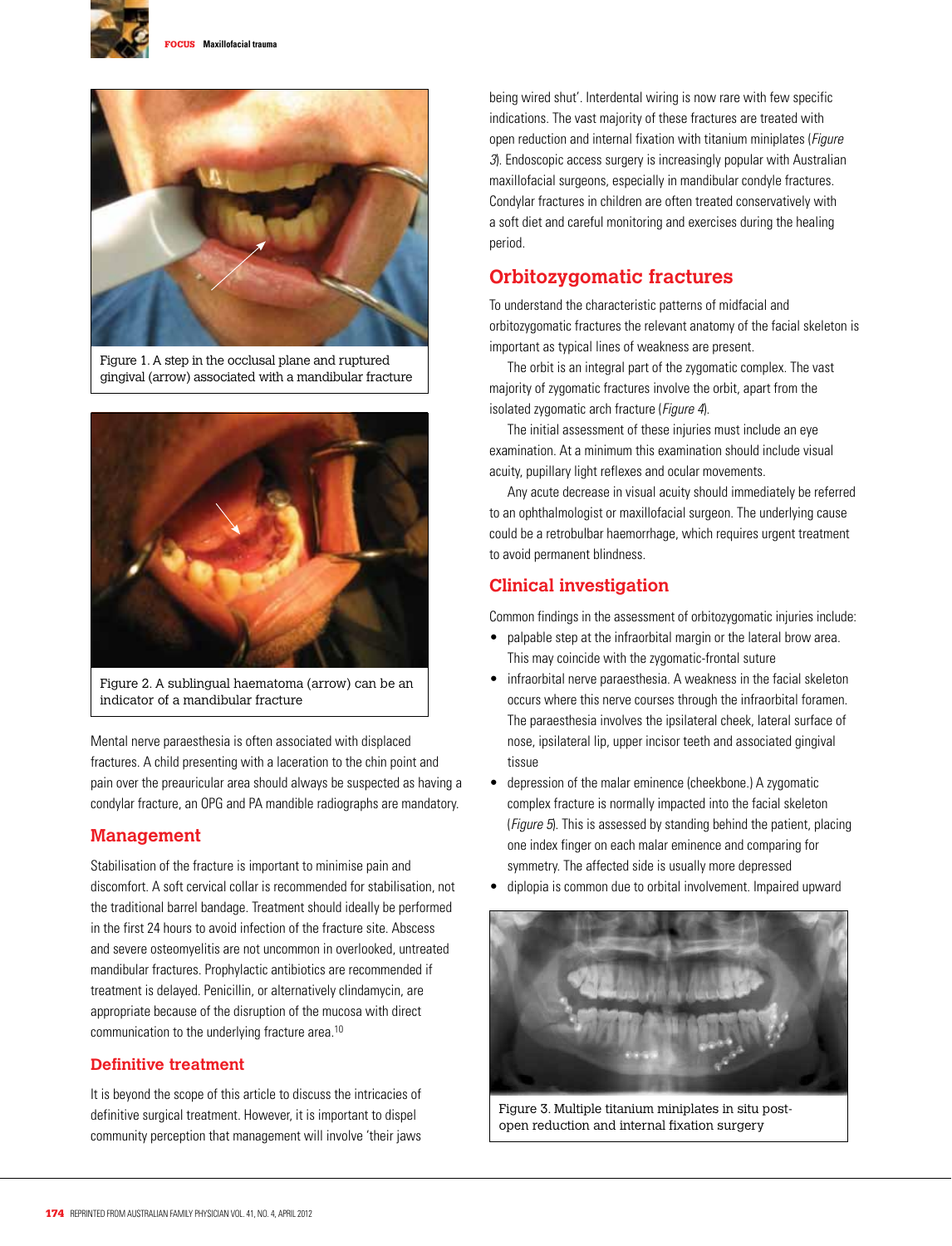



cheek bone fractures (light blue). Note that the orbital floor is always involved and usually compromises the infraorbital nerve. Discontinuities in the bone can be radiographically detected in the following areas: A) infraorbital rim; B) frontozygomatico suture; C) zygomatic arch; D) zygomaticoalveolar buttress



Figure 6. Left sided subconjunctival haematoma and mild periorbital haematoma that might be indicators for orbitozygomatic complex or orbital wall fracture. These haematomas always require further radiographic examination as fractures need to be ruled out



Figure 5. 3–D reconstruction of a right comminuted zygomatic complex fracture



Figure 7. Axial CT of a comminuted zygomatic complex fracture



Figure 8. A zygomatic complex fracture treated with titanium miniplates and screws

gaze with resultant diplopia is usually a result of oedema and haemorrhage of the periorbital tissues. Occasionally, this may be due to rectus muscle entrapment with a concomitant orbital floor fracture

- impaired mouth opening or closure may occur if the zygomatic arch is depressed and affects the underlying temporalis muscle and its insertion at the coronoid process of the mandible
- • if the patient has blown the nose after the trauma they may report an immediate increase in eyelid swelling. In this case air is blown from the maxillary sinus via the fracture gaps into the orbit. Air crepitus in the periorbital soft tissue is palpable. Patients with suspected orbital fracture should not blow their nose.

Just as a haematoma under the tongue can be an indicator for a fractured mandible, a subconjunctival haematoma may indicate an orbitozygomatic fracture (*Figure 6*). If present, fracture should be ruled out radiographically.

# **Imaging**

The gold standard in investigating these injuries is a CT scan with axial and coronal views (Figure 7). We would recommend no greater than 3 mm slices. Plain facial radiographs often provide no additional information and can be falsely negative.

Zygomatic complex fractures often involve the orbit; therefore assessment of the eye is mandatory.

# **Treatment**

In most instances, immediate referral is unnecessary and it is reasonable to postpone referral for 4–7 days. There are some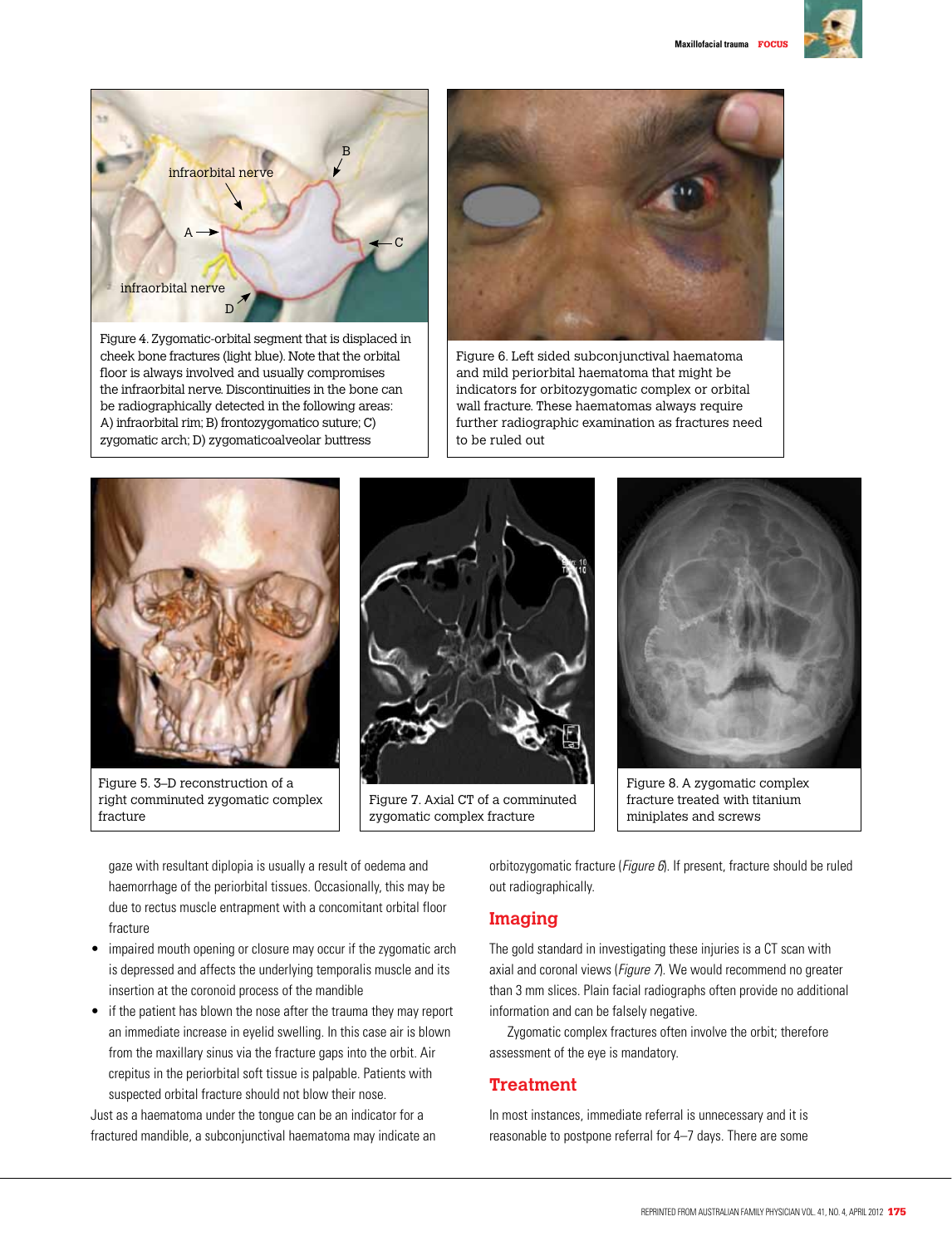

important exceptions and these will be discussed later.

These injuries are usually treated by accurate reduction with internal fixation with miniplates and screws (Figure 8).

Incisions are usually cosmetically hidden within the hairline, eyebrow, lower lid creases, the conjunctiva and intra-orally. Large areas of the facial skeleton can be accessed and treated with very little long term cosmetic evidence (Figure 9a, b).

# **Isolated orbital fractures**

The medial and inferior walls of the orbital skeleton are exquisitely thin (*Figure 10*). These areas are commonly involved in zygomatic complex fractures but can also occur as an isolated injury. A direct blow to the orbit or orbital rim is usually required to sustain this fracture type.

Assessment of the eye is paramount when these injuries occur.

#### **Clinical assessment**

- Subconjunctival and periorbital haematoma are common
- • Diplopia commonly occurs when the orbital walls are fractured



Figure 9a. A zygomatic complex and nasal bone fracture on the patient´s right side after a sporting injury

(usually the floor) compromising the orbital muscles and soft tissue, sometimes entrapping them

• Infraorbital paraesthesia or anaesthesia can occur when a fracture of the orbital floor affects the infraorbital nerve.

#### **Imaging**

Computed tomography scanning with both axial and coronal views (*Figure 11*) is required, although studies with newer magnetic resonance imaging (MRI) modalities suggest that in the future this may be the investigation of choice.<sup>11</sup>

## **Management**

Unless there is any disturbance in visual acuity, these injuries can generally be left 7–14 days without intervention. Again this type of



Figure 10. Anatomy of the left orbit. Area of weakness in the orbital floor highlighted. Note the passage of the infraorbital nerve through the same area



Figure 9b. The same patient after maxillofacial intervention and correct anatomical reposition and fixation of the segments. Note: the incision scars are 'hiding' in the folds of the eyelids leading to an excellent cosmetic and functional result



Figure 11. Coronal CT of a left orbital floor fracture (arrow)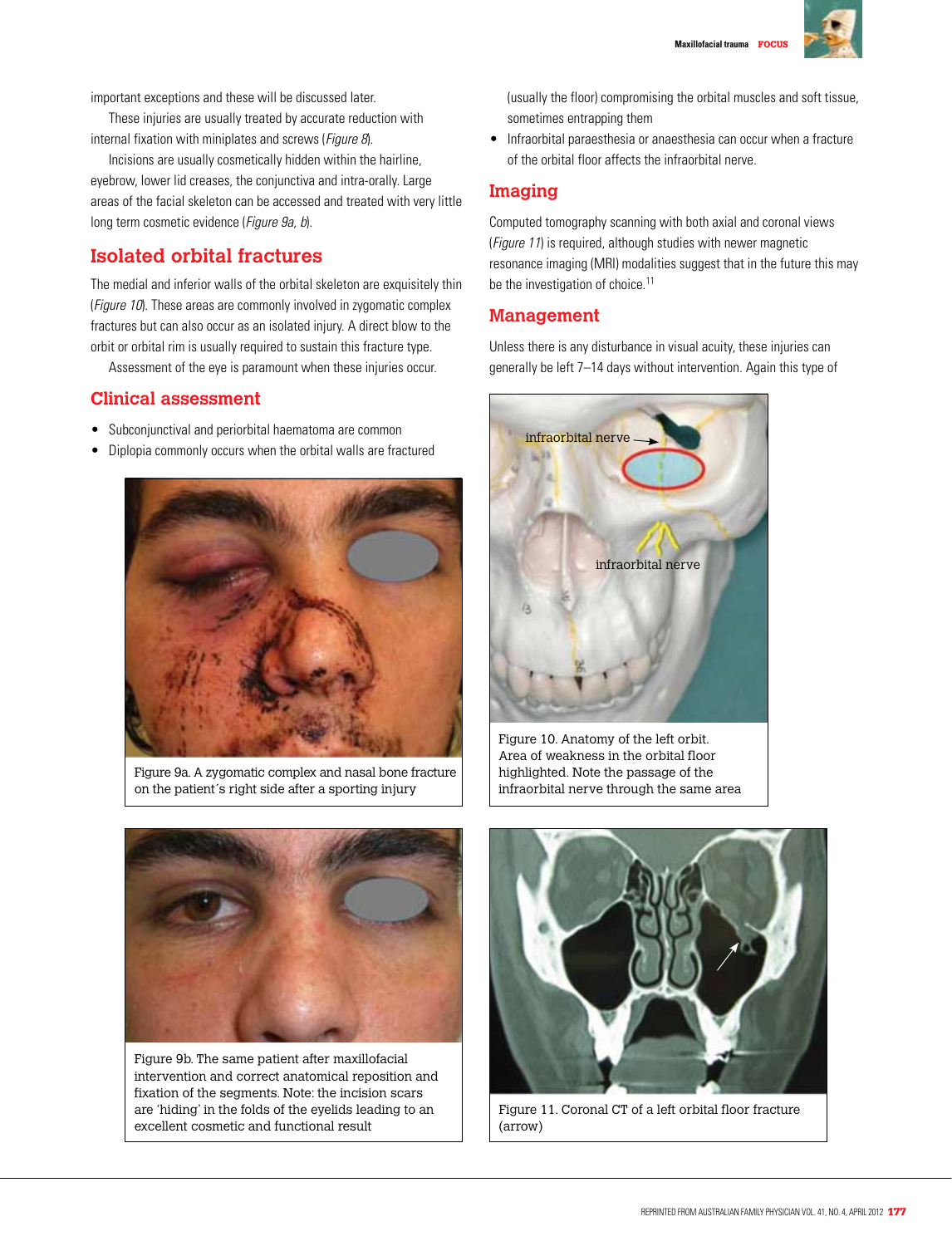

fracture can rarely be associated with a retrobulbar haematoma – a sight-threatening emergency.

Not all orbital fractures require repair. Some are treated conservatively. Specific parameters are followed to determine which fractures require surgical intervention.

As with orbitozygomatic fractures, a fracture of the orbit allows communication to either the maxillary, ethmoid or frontal sinuses. It is important that on presentation the patient be advised not to blow their nose or valsalva as this can produce acute facial emphysema that can be quite distressing. Similarly, air travel is not recommended for 2 weeks after this type of injury.

It is reasonable considering the antral involvement of these fractures to commence a course of antibiotic therapy: 5–7 days of amoxycillin and clavulanic acid.

Vision must be assessed, and if intact, referral can usually be delayed for 7–14 days.

# **Maxillary and midface fractures**

Midface fractures typically run along bilateral lines of weakness in the midfacial skeleton. They may involve the maxilla, the midcentral midface or the entire midface. The latter two involve the orbits and lead to typical bilateral haematoma ('raccoon sign').

#### **Clinical investigation**

Midface fractures are characterised by symmetrical facial swelling, bilateral periorbital ecchymosis and bilateral subconjunctival/ periorbital haemorrhages (raccoon signs) with flattening and elongation of the midface. Mobility of the maxilla is tested by stabilising the patient's head by applying pressure over the forehead using one hand. The thumb and forefinger of the other hand grasp the anterior maxillary ridge and pressure is then used to elicit maxillary mobility. Patients will often complain of an inability to find occlusion with the teeth and mobility of the top jaw. Bilateral infraorbital nerve paraesthesia can also occur. Later presentations may complain of continued blood clots in the posterior pharyngeal region, as the initial clotting in the maxillary antrum is cleared into the posterior pharynx.

These injuries are dramatic and painful due to maxillary mobility and require immediate referral.

#### **Imaging**

All suspected cases of midface fracture require comprehensive CT examination, particularly with orbital involvement. If further head injuries are suspected or neurological symptoms are present, the CT scan should include soft tissue and brain. Plain radiographs such as OPG, nasal sinus (occipitomental projection) and axial zygomatic arch (submentovertical projection) can be useful where CT imaging is not accessible.

In children, midfacial fractures are rarer as sinus development is incomplete. However, CT scans are indicated if there are clinical indicators such as diplopia, change in occlusion, infraorbital nerve parathesia or severe facial bruising.

In maxillary fractures occlusion and midface mobility should be checked.

# **Frontal bone fractures**

Some individuals have well pneumatised facial sinuses predisposing them to these types of injuries. The drainage of the frontal sinus is extremely poor and assessment always involves the frontonasal ostea. The most common frontal bone fracture is an anterior table fracture (Figure 12). Most patients are initially concerned with the cosmetic deficit produced by this type of fracture (*Figure 13*).

Posterior table fractures are more significant but thankfully less common. These fractures involve the cranial cavity and often show entrapped air inside the neurocranium therefore requiring joint management by maxillofacial and neurosurgical teams.



Figure 12. Depressed anterior table frontal sinus fracture



Figure 13. Obvious cosmetic deformity associated with frontal sinus fracture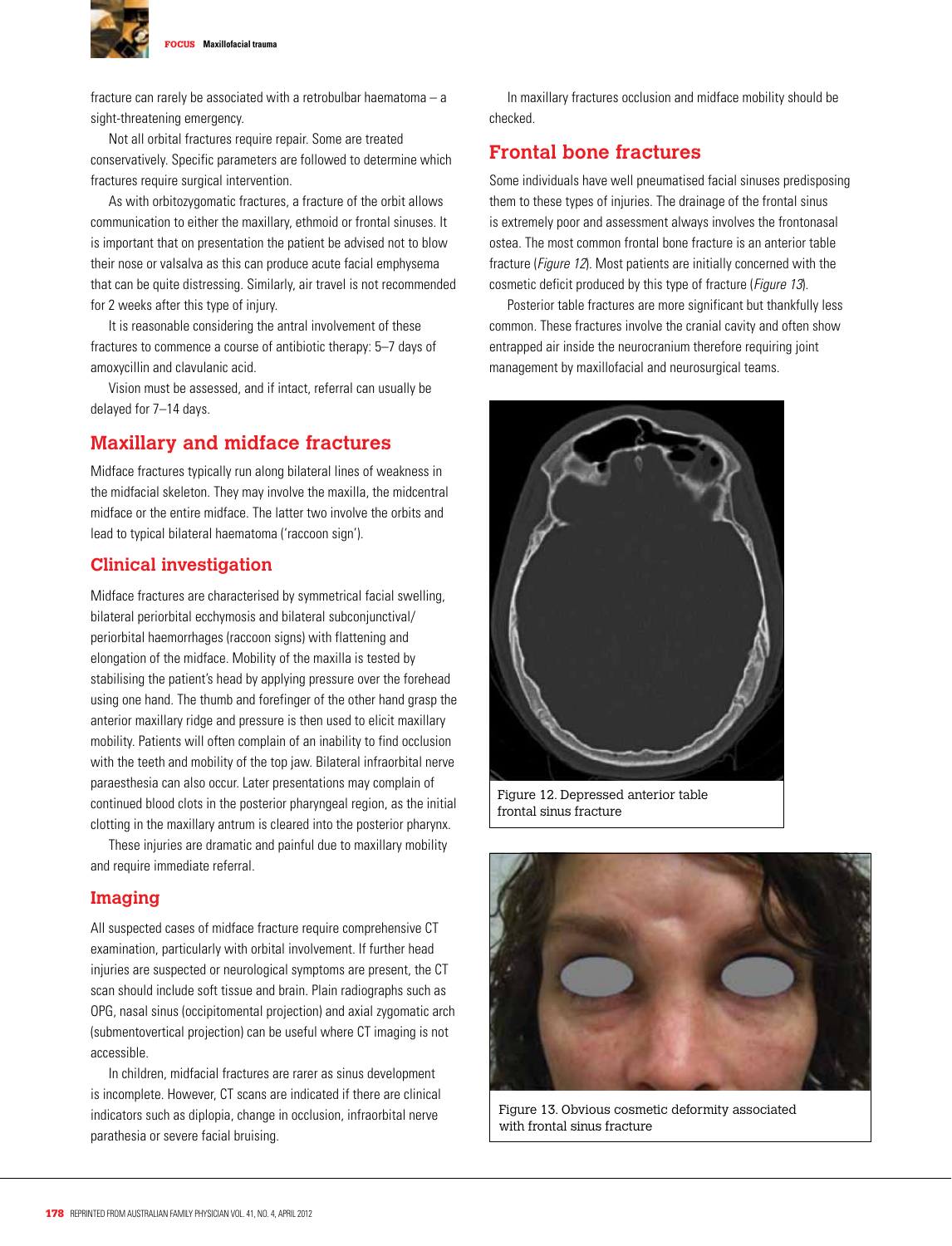

# **Clinical assessment**

Deformity can usually be visualised but must be palpated. The nasal complex can be involved and requires assessment.

# **Imaging**

If these fractures are suspected CT is the imaging modality of choice.

## **Management**

Anterior table fractures do not require immediate referral and can be referred up to 4–7 days postinjury. If a posterior table fracture is suspected the patient should immediately be transferred to a major hospital.

A common presentation is a cosmetic indentation to the forehead (Figure 13). This is usually only apparent acutely. Oedema and swelling will make the area appear to resolve, though the deformity will return when the swelling subsides.

# **Panfacial fractures**

These fractures are a combination of all the previously mentioned fractures. They are unlikely to be a common presentation to general practice. As with all serious injuries, initial assessment and management should be conducted by ATLS guidelines. Due to the serious nature of these injuries and the force involved, cervical spine injury, cerebral injury and cerebrospinal fluid leak may occur. The average general practice is not equipped to deal with these types of injuries and swift transfer to a hospital should be arranged.

# **Vital symptoms/signs/conditions not to be missed**

Although most maxillofacial injuries do not require immediate referral to a maxillofacial unit, there are some important exceptions, mostly involving the eye and vision. We stress that in assessing any maxillofacial injury that normal ATLS principles should be adhered to and this should also include a full visual assessment.

# **Retrobulbar haemorrhage**

Retrobulbar haemorrhage is an acute condition following orbital trauma. It is due to an intraconal haemorrhage, which in turn causes a compartment syndrome of the orbit. Signs include proptosis, chemosis, ophthalmoplegia and a loss of visual acuity (Figure 14).

If progressive, retrobulbar haemorrhage is an emergency requiring immediate decompression. It can result in irreversible ischaemia in less than 2 hours.<sup>12–14</sup> Refer immediately to an emergency department for management by an ophthalmologist or maxillofacial surgeon.

Proptosis, chemosis, ophthalmoplegia and loss of visual acuity is a sight-threatening emergency and requires immediate treatment.

# **Traumatic optic neuropathy**

Traumatic optic neuropathy is an acute injury of the optic nerve with disruption of visual function.<sup>15</sup> It is more commonly associated with maxillofacial injuries but can occur from a seemingly trivial



Figure 14. Early retrobulbar haematoma with loss of vision. Retrobulbar haematoma requires immediate treatment. The globe is firm to palpation

injury. The nerve can be directly or indirectly injured. Indirect optic neuropathy is when the injury to the nerve results from the nonpenetrating effects of trauma, including haemorrhage, oedema and concussion.15

The patient has decreased visual acuity and possibly decreased pupillary reflexes. Most cases of visual loss are immediate but 10% of patients have delayed visual loss.16 Immediate referral is required as surgery in some instances can decompress the involved nerve.

# **White eye blowout fractures**

White eye blowout fractures of the orbit (also termed 'trapdoor fractures') are a poorly recognised entity, resulting in delayed management and poor outcomes for patients.17 These fractures typically occur in young patients and may not be clinically obvious. The pathognomonic feature of this injury is painful restriction of eye movement (*Figure 15*) with nausea and occasional vomiting.<sup>17</sup> The autonomic symptoms are likely the result of raised vagal tone secondary to the entrapment of soft tissue in the fracture line.<sup>18</sup> Significant diplopia with restriction of upward gaze can occur. Importantly there is no subconjunctival haematoma.

It involves a fracture of the orbital floor with ischaemic impingement of the ocular contents in this localised area. These fractures are typically visualised on CT scan as an undisplaced linear fracture (Figure 16).

These injuries must be treated within 48 hours otherwise permanent restriction of ocular motility may occur.

Diplopia, nausea, vomiting with no subconjunctival haematoma in a young patient requires immediate referral.

# **Summary**

Maxillofacial injuries are unfortunately becoming a more common presentation to general practice. The ATLS guidelines should be adhered to in the initial management of these injuries. This should be followed by a thorough and comprehensive assessment of vision and facial skeleton mobility, with careful documentation.